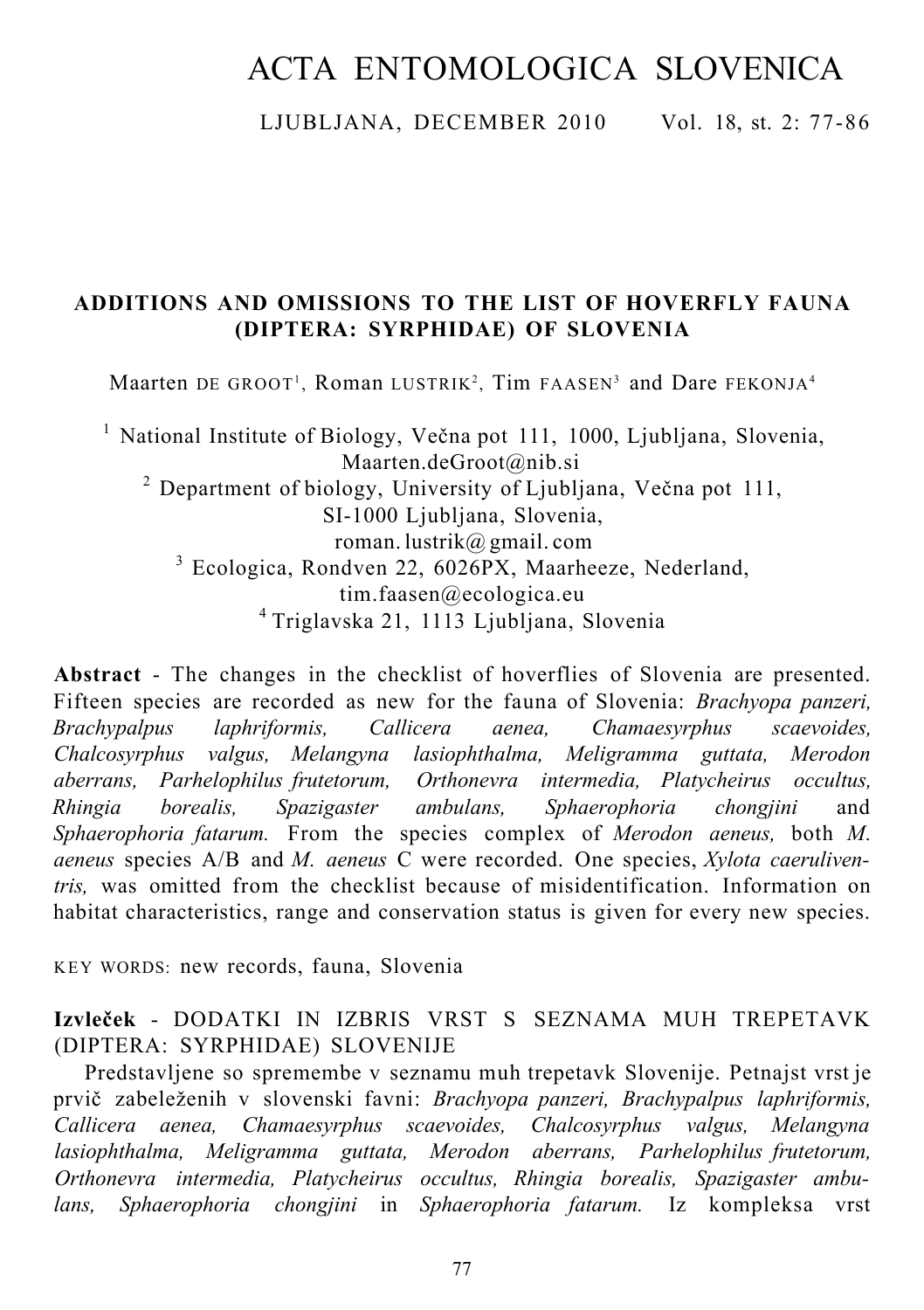*Merodon aeneus* sta bili najdeni tako *M. aeneus* vrsta A/B kot tudi *M. aeneus* C. Ena vrsta, *Xylota caeruliventris,* je umaknjena s seznama zaradi napačne določitve. Podani so podatki o značilnostih habitata, razširjenosti in varovalnem statusu vseh novih vrst.

KLJUČNE BESEDE: nove najdbe, favna, Slovenija

#### **Introduction**

Hoverflies (Diptera, Syrphidae) are a highly diverse group of flies that occur in a large variety of habitats. 274 species have been recorded for Slovenia (De Groot & Govedič 2008).

Here we present a list of species of hoverflies found in Slovenia over the last few years. The material analyzed in this study was collected from 1978 to 2009 in different localities in Slovenia. Part of this material is deposited in the collection of the Slovenian Museum of Natural History. The observations are described and discussed for each species. In addition to this, some cryptic species are discussed that belong to the complex of *Merodon aeneus.* We note observations of two such species found in Slovenia. Finally, one species is deleted from the list.

#### **Species new to the hoverfly fauna of Slovenia**

#### *Brachyopa panzeri* Goffe, 1945

1 male, 21.5.2009, Lake Bohinj, Ribčev Laz, x: 125412, y: 414749, Leg: M. de Groot

*Brachyopa panzeri* was recently separated from *B. dorsata* (Thompson 1980), which is also found in Slovenia (Vujic 1991). The species was discovered basking on logs of *Picea abies.* The habitat was mixed *Picea-Fagetum* forest with rich undergrowth. In other parts of Europe, the species is found in deciduous forest, like humid *Fagus* forests (Speight *et al.* 2010). Its distribution in Europe is not clearly established. However it is known that its populations are decreasing (Speight *et al.* 2010).

## *Brachypalpus laphriformis* (Fallén, 1816)

1 female, 6.5.2009, Logatec, Planinsko polje, x: 81351, y: 414836, Laze, Leg: T. Faasen (Fig. 1)

Slovenia is situated at the southern border of the range of this species. The female was hovering inside a hole in a logged tree in which ants were nesting. The immediate surroundings of the log consisted of mature *Fagus* forests. This species flies in Europe from the end of May until the end of June. The species is endemic to Europe and populations are decreasing (Speight et al. 2010).

## *Callicera aenea* (Fabricius, 1777)

1 male, 16.3.2009, Ljubljana-Šentvid, 500 m west of Podgora, x: 105435, y: 458679, Leg: R. Luštrik. (Fig. 2)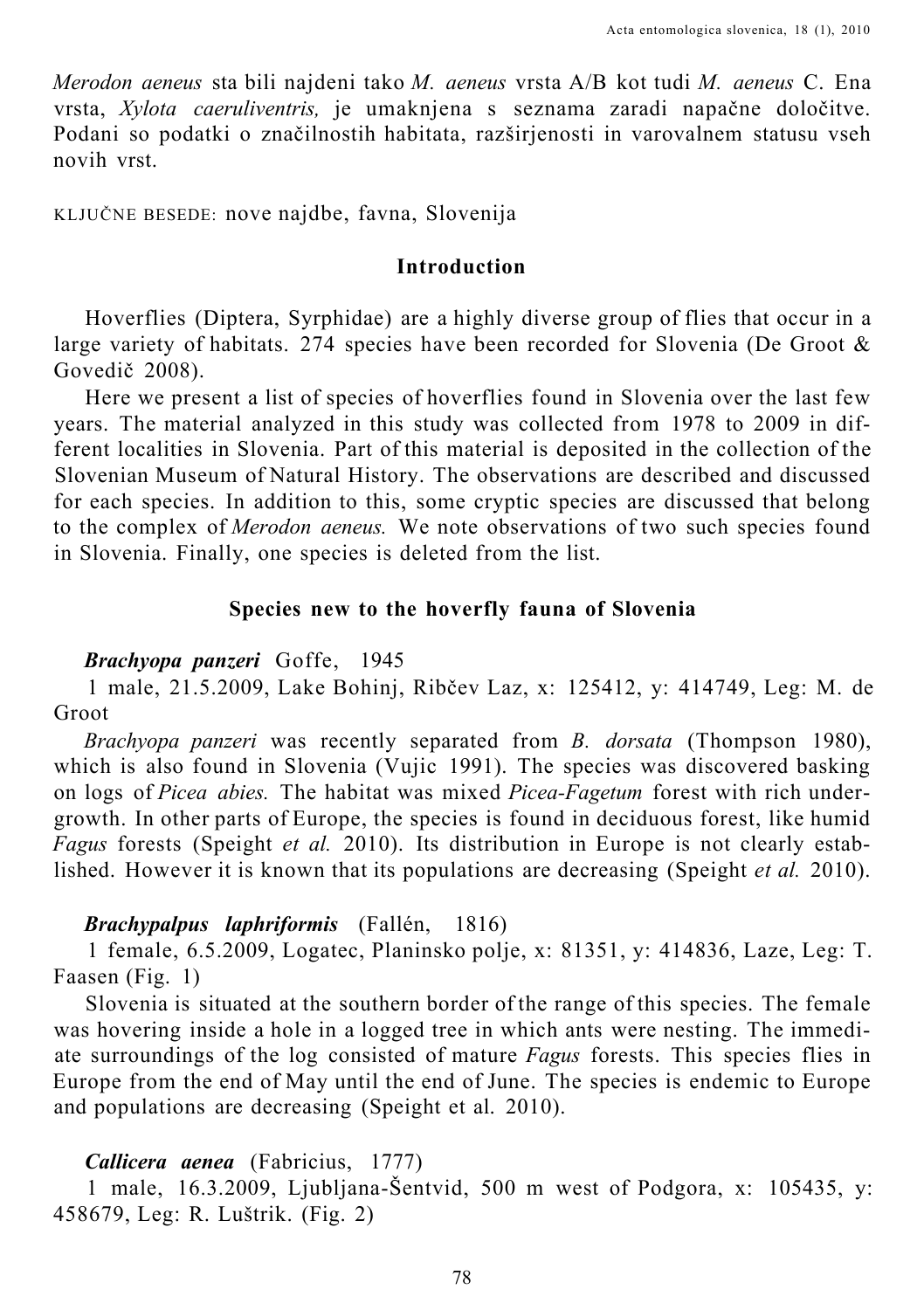

**Fig. 1:** Female of *Brachypalpus laphriformis* (Fallén, 1816), Planinsko polje (Photo: T. Faasen).



**Fig. 2:** Male of *Callicera aenea* (Fabricius, 1777), Ljubljana-Sentvid (Photo: R. Luštrik).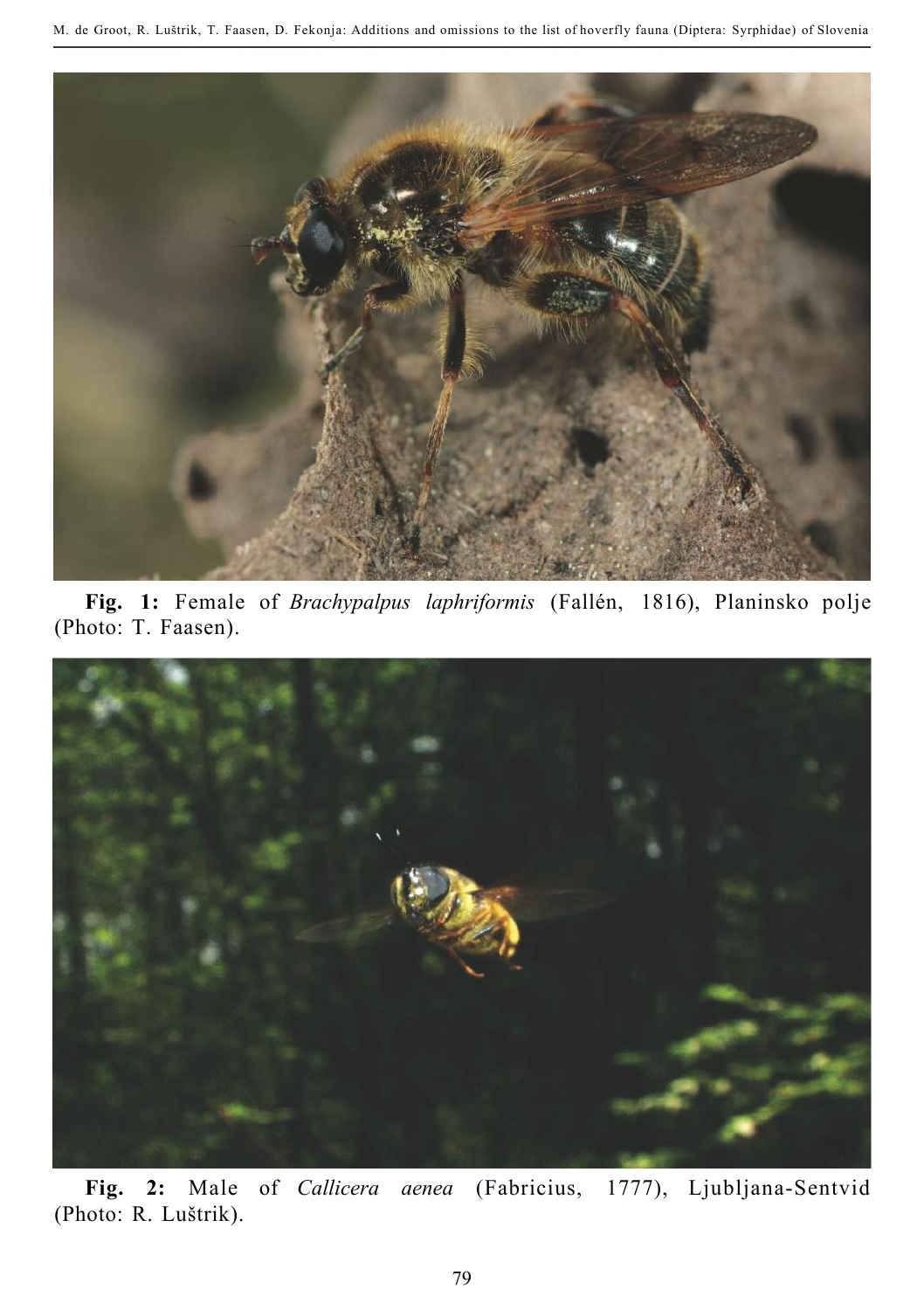*Callicera* are large, conspicuous flies, distinguishable by long antennae with terminal arista. A number of characteristics distinguish this particular species from its relative *C. aurata. C. aenea* has antennal segment 2 3/4 or more of the length of antennal segment 1 (although somewhat variable) (Speight 2010), scutellar hairs are 2/3 or more of the length of the scutellum, thorax dorsally entirely thinly dusted greyish, hairs on posterolateral fore- and mid-tibiae may be as long as the width of a tibia in dorsal view, and all tarsal segments are the same colour as their flanking metatarsus or tarsal segments 3-5, and are paler than the black basal part of femora (Van Veen 2004).

The specimens were observed flying and hovering near the ground in a woodland clearing. A number of individuals were curious about the observer, enabling them to be photographed in mid-air. They appeared to be interacting with each other, presumably males fending off intruders from their territory.

The range of this species requires reassessment due to confusion with *C. aurata,* but it is generally found in Northern and Central Europe, with European parts of Russia and east to Siberia and the Pacific (see map in Renema & Wakkie 2001). Habitat is primarily mature arboreal forest with senescent trees, and males are known to appear just above ground in clearings and woodland edges. Larvae are unknown but *Callicera*  females deposit eggs in rot holes of hardwood (Sommaggio 1999; Van Veen 2004). The flight period is from May to September with a peak in May/June (Speight 2010).

## *Chamaesyrphus scaevoides* (Fallen, 1817)

1 female, 26.7.2009, Zg. Jezersko, Mt. Skuta, x: 136695, y: 465973; 1 male, 26.7.2009, near the glacier on Mt. Skuta, x: 136322, y: 465949, Leg: R. Lustrik

*Chamaesyrphus* species are small inconspicuous flies often flying in the undergrowth. The male and female were found on different places. One was found in the low grassy vegetation in the vicinity of *Pinus mugo* on the edge of the glacier under Skuta and the second one at a lower altitude resting on a branch in nearby bushes of *P. mugo.* The species has its southern border in Slovenia and is found from Great Britain to the east into European Russia. It is considered as not threatened but is decreasing locally.

## *Chalcosyrphus valgus* (Gmelin, 1790)

1 female, 2.5.2009, Ljubljansko barje, Iski morost, x: 93369, y: 459958, Leg: T. Faasen (Fig. 3)

Together with *C. pannonicus* (Oldenberg, 1916), *C. femoratus* (Linnaeus, 1758) and *C. rufipes* Loew 1873, *C. valgus* is member of large black *Chalcosyrphus*  species with red legs occurring in Europe. The species was found feeding on *Caltha palustris.* Other species on which it feeds are *Campanula, Chaerophyllum, Hypericum, Rubus idaeus* and *Sorbus aucuparia* (Speight 2010). The preferred habitats are coniferous forest and mature *Fagus/Picea* forest. However, the specimen we found was caught in a fen surrounded by *Salix* and *Betula* bushes with the nearest coniferous forest approximately 1.5 km away. This could mean that the species can disperse over such a distance from its preferred habitat. *C. valgus* occurs over the entire Palaearctic, but is threatened throughout Europe (Speight et al. 2010).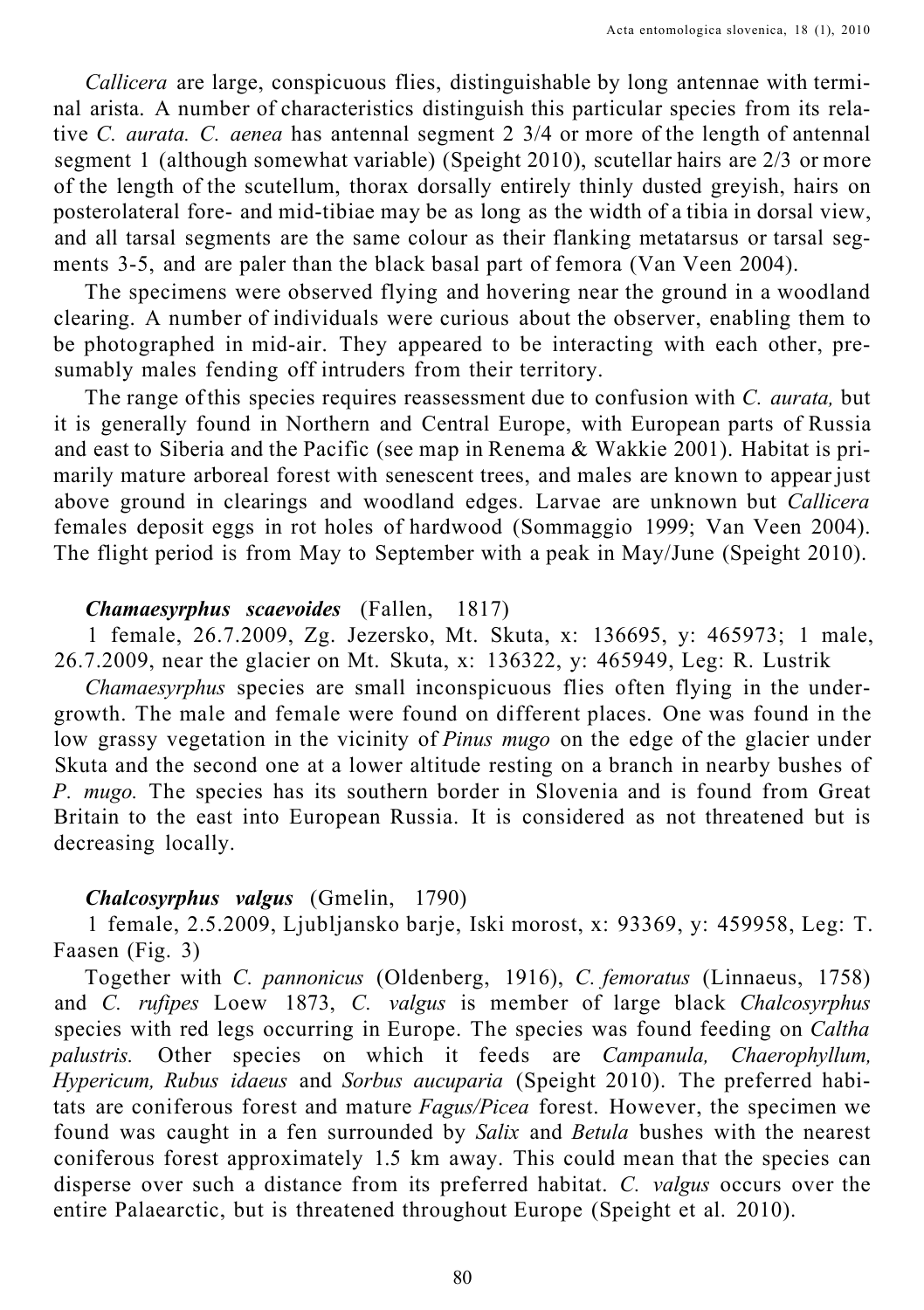M. de Groot, R. Luštrik, T. Faasen, D. Fekonja: Additions and omissions to the list of hoverfly fauna (Diptera: Syrphidae) of Slovenia



**Fig. 3:** Female of *Chalcosyrphus valgus* (Gmelin, 1790), Ljubljansko barje (Photo: T. Faasen).

## *Melangyna lasiophthalma* (Zetterstedt, 1843)

1 male, Ljubljana-Šentvid, Podgora, 16.3.2009, x: 105231, y: 459247, Leg: R. Luštrik;

1 female, 26.3.2009, Ljubljana, Večna pot (near the Biotechnical faculty), x: 10102, y: 459466, Leg: M. de Groot; 1 female, 2.5.2009, Pokljuka, x: 136538, y: 425282, Leg: T. Faasen.

This is a relatively large *Melangyna* species with white-yellow to orange pairs of more or less rectangular spots on the abdomen. We found the specimens only in the period from the second half of March until the beginning of May, although it is known that the flight period is until June and, at higher altitudes, until July (Speight 2010). Individuals were caught sun basking on an overgrown wire fence and feeding on *Salix* species. In general, the species prefers acidophilic and wet forests, but also hedgerows, suburban gardens, shrubs and orchards (Speight 2010). It is found mostly on forest edges and open areas in forests with flowering trees and undergrowth. The species is common throughout Slovenia.

## *Meligramma guttata* (Fallen, 1817)

1 female, 5.8.2009, Tomiselj, Krim, x: 92247, y: 458690, Leg: M. de Groot

This is a medium sized species which flies mainly among tree canopies (Speight 2010). This specimen was found along a forest road among flowers. They often descend to visit flowers in open places in the forest. This specimen was found in a mixed forest of *Fagus sylvatica* and *Abies alba.* It is a Holarctic species and Slovenia lies at its southern range border. In the alpine region, the population is decreasing.

## *Merodon aberrans* Egger, 1860

1 male, 21.6.2003, Volovja reber, Suhi vrh, x: 49018 y: 446604, Leg: M. de Groot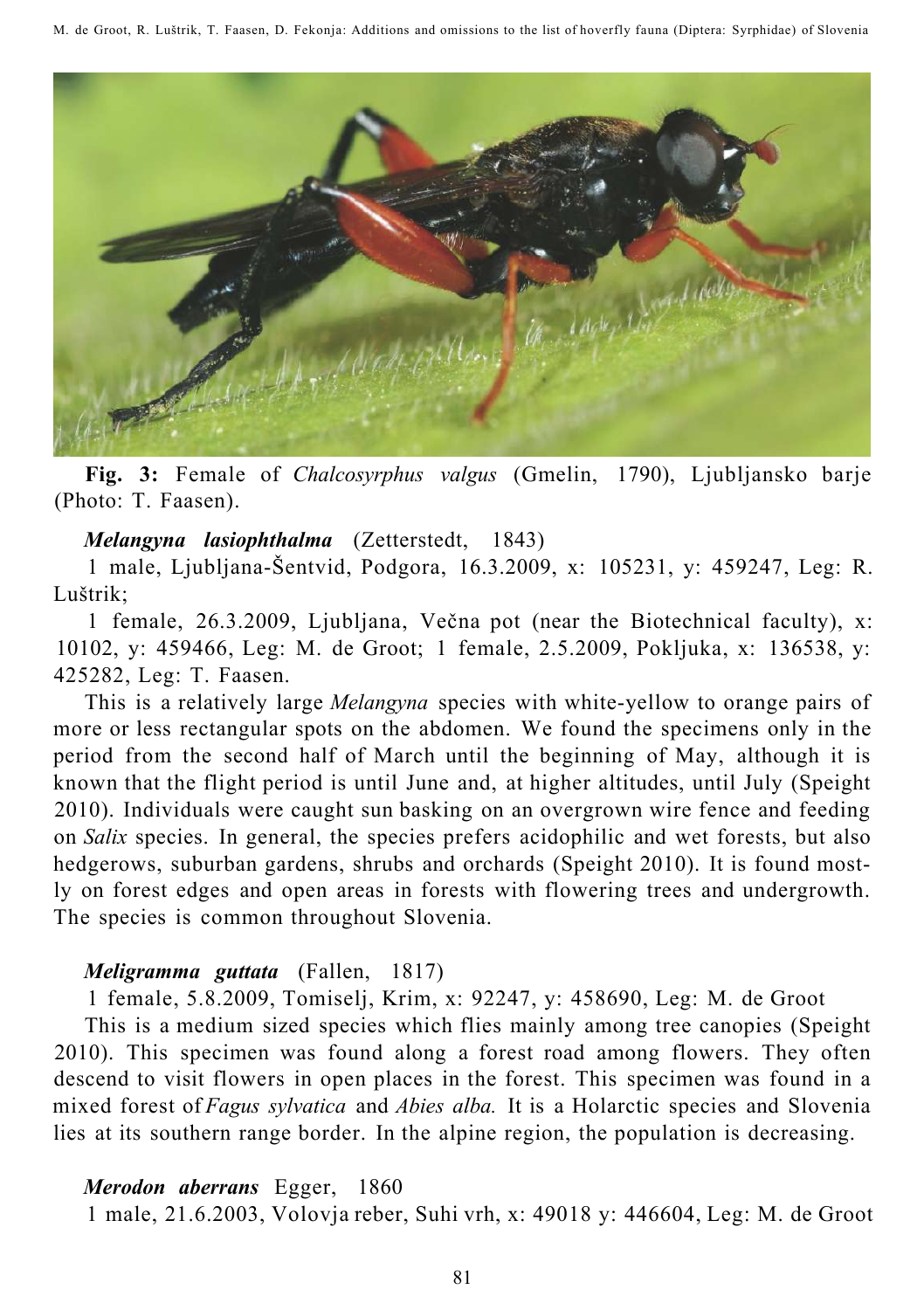This is a middle sized *Merodon* species with a brown-black coloured, coneshaped abdomen. Most of its range lies in Europe (Speight et al. 2010). The species was found at the end of June, but is expected to fly from May till August, depending on the altitude (Speight 2010). The species was found on calcareous montane grassland. Specimens were found flying low over the ground between the vegetation.

### *Parhelophilus frutetorum* (Fabricius, 1775)

1 male, 9.5.2008, Ljubljana, Mestni log, x: 98329, y: 458397, Leg: D. Fekonja Middle sized *Parhelophilus* with completely yellow fore tibia, a row of black hairs behind the eyes and a tubercle on the base of the hind femur (Reemer *et al.*  2009). It is a Palaearctic species. The species was already recorded for Italy and Hungary. The flight period is from May until July. The male was found in a pool in an alluvial softwood forest. It occurs throughout Europe, though decreasing in numbers (Speight 2010).

#### *Orthonevra intermedia* Lundbeck, 1916

1 female, 2.5.2009, Ljubljansko Barje, Iski morost, x: 93369, y: 459958, Leg: T. Faasen

This is the second member of the genus *Orthonevra* observed in Slovenia, after *O. frontalis* (Loew, 1843) (De Groot & Govedič 2008). It was found feeding on *Caltha palustris* in sedges *(Carex).* It also feeds on umbellifers, *Frangula alnus* and *Potentilla.* It is confined mostly to wetlands, nearby neutral/calcareous springs, and flushes in various situations. It occurs throughout Europe and is not threatened.

#### *Platycheirus occultus* Goeldlin, Maibach and Speight, 1990

1 male, 19.6.2009, Brdo near Kranj, x: 127690, y: 454283, Leg: M. de Groot; 1 male, 1 female, 12.7.2009, Ljubljana, Mestni log, x: 96591, y: 459458, Leg: M. de Groot

*Platycheirus occultus* forms, together with *P. angustipes* Goeldlin, 1974, *P. angustatus* (Zetterstedt, 1843), *P. clypeatus* (Meigen, 1822) and *P. europaeus*  Goeldlin, Maibach and Speight, 1990, a group of very similarly looking species. The latter two were already recorded for Slovenia (De Groot & Govedič 2008). *P. occultus* can be separated from the others by the smooth part on the front meta-tarsus with a black depression in the middle.

It has a northern and central European distribution and records from Slovenia lie on the south-eastern border of its range. It is documented as decreasing in the Alps and the continental region of Europe (Speight *et al.* 2010). Its flight period is from April until September with peaks in May/mid June and mid July/August (Speight *et al.* 2010). The specimens were found in wet sedge meadows in Mestni log and on the banks of a stream in Brdo near Kranj. Other habitats where the species could be found are coastal marshes, periphery raised bogs and fen (Speight 2010).

#### *Rhingia borealis* Ringdahl, 1928

1 female, 6.5.2009. Logatec, Planinsko polje, Laze, x: 81351, y: 442480, Leg: T. Faasen (Fig 4)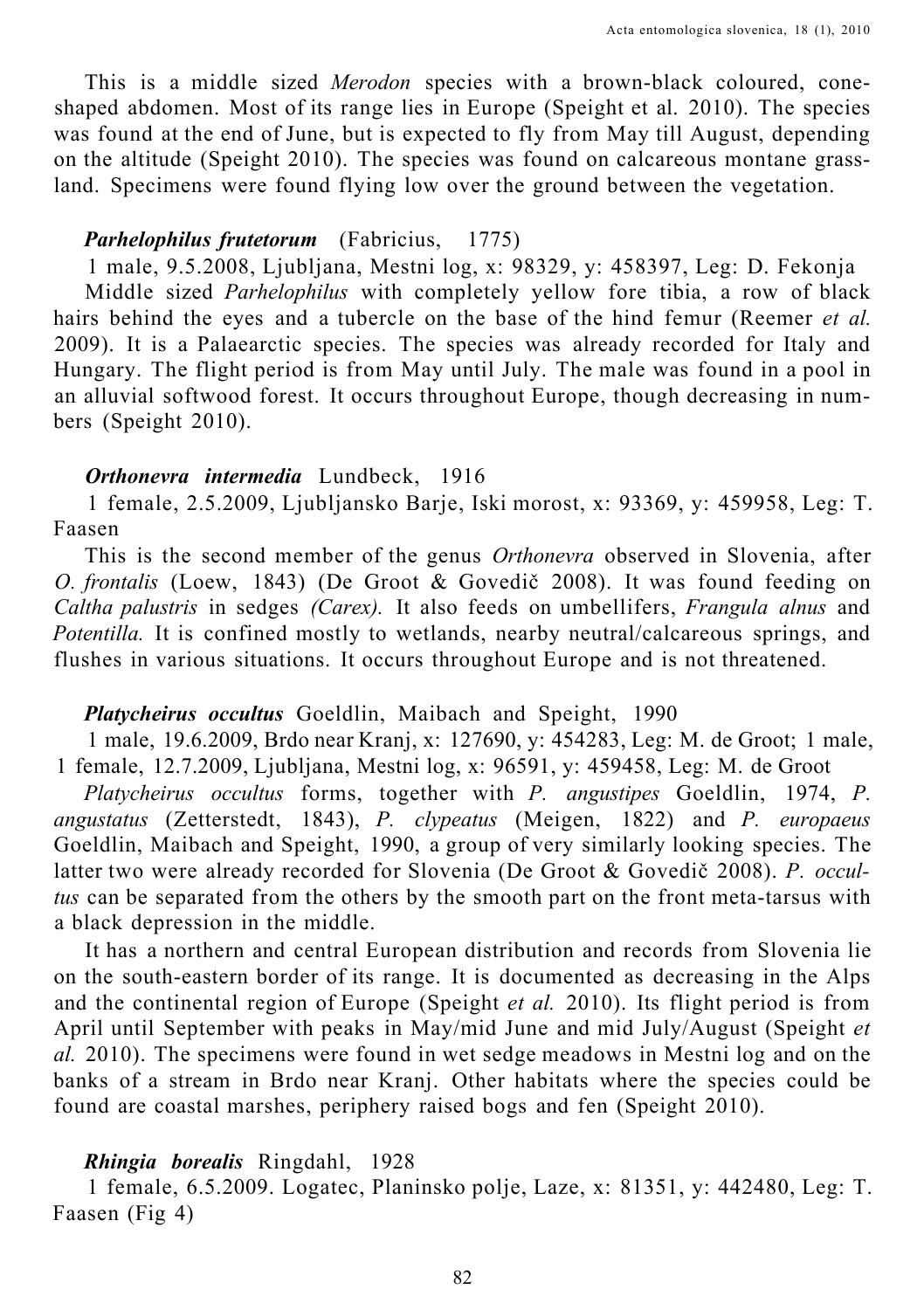M. de Groot, R. Luštrik, T. Faasen, D. Fekonja: Additions and omissions to the list of hoverfly fauna (Diptera: Syrphidae) of Slovenia



**Fig 4:** Female of *Rhingia borealis* Ringdahl, 1928, Planinsko polje (Photo: T. Faasen).

This is a small *Rhingia* with pilose arista and a strong, bended snout. The species occurs in Hungary and Italy (Speight et al. 2010). The flight period is from May until August (Speight 2010). The specimen was found in humid *Fagus/Picea* forest. It is also expected in a coniferous forest *Picea/Abies* zone (Speight 2010). Its distribution lies in the Palaearctic and populations are decreasing in Europe.

#### *Spazigaster ambulans* (Fabricius, 1798)

1 female, 24.7.2002, Bled, Pokljuka, Šijec, x: 133472, y: 422314, Leg: M. de Groot

This is a small, elongate species with a striking sexual dimorphism, females have red abdomen and males are completely black. The first observation of this species was in a boggy area in *Picea abies* forest along the road. In subsequent years, it was found in all fens and wet meadows in the vicinity. It occurs particularly near *Alnus viridis* thickets along seepages and streams in poorly-drained, unimproved, calcareous and non/calcareous alpine and montane grasslands (Speight 2010). The flight period starts at the end of June and ends mid August. It occurs predominantly in Europe and is not threatened.

## *Sphaerophoria chongjini* Bankowska, 1964

1 male, 10.8.2005, Ljubljansko barje, Mali plac, x: 94529.4, y: 450590.3, M. de Groot; 1 male, 16.8.2005, Ljubljana, Dragomer, x: 97036, y: 453423, M. de Groot;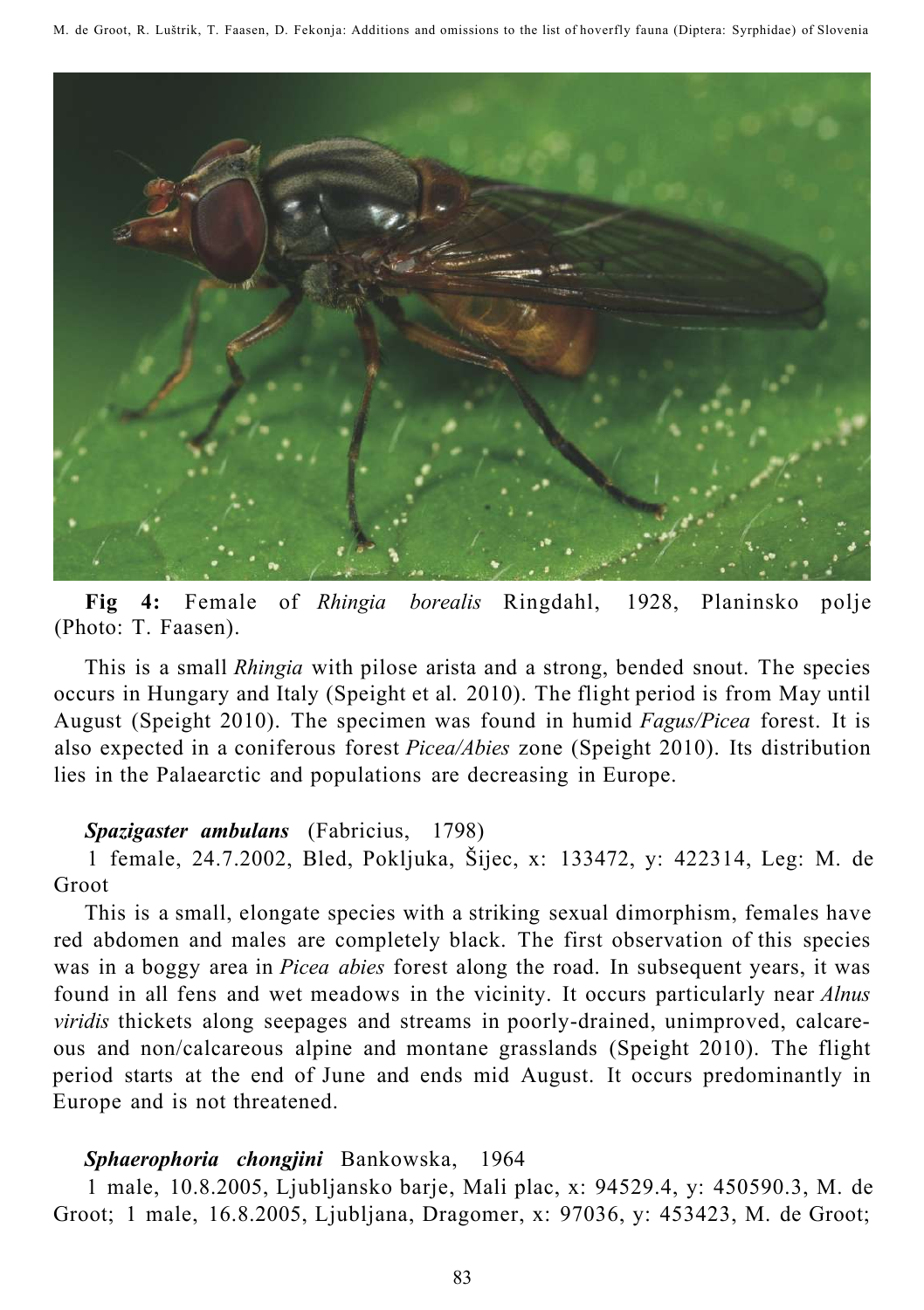2 males, 3.6.2006, Krakovski gozd, x: 80894, y: 532097, (Fig 5), M. de Groot; 1 male, 21.6.2006, Ljubljana, Mestni log, x:, y: , M. de Groot

This is a small elongate species which can only be identified by male genitalia. It was found at several locations in flower rich forest edges (Mali plac), near a ditch in a well-drained meadow (Dragomer), and in wet meadows with sedges in humid deciduous forests (Krakovski gozd, Mestni log). In Europe this species occurs from mid June until the end of August. It occurs over the whole Palaearctic. Its populations are in decline (Speight 2010).

#### *Sphaerophoria fatarum* Goeldlin, 1989

2 males, 24-8-2008, Bled, Pokljuka, Šijec, x: 132944, y: 423020, Leg: M. De Groot

*Shaerophoria fatarum* is a member of the same group as *S. chongjini.* Two males were found on an oligotrophic *Molinia* grassland near Sijec bog on Pokljuka, flying syntopically with *S. scripta.* It has two flight peaks, one in May and June and one in August and September. It occurs over the whole Palaearctic and is not threatened.

#### **Taxonomic split**

Recently, molecular studies showed that the species *Merodon aeneus* (= *M. aureus* in Milankov et al. 2007) hides a complex of species (Marcos-Garrfa *et al.*  2007; Milankov et al 2007). In Slovenia two species occur: *Merodon aeneus* A/B and



**Fig 5:** *Sphaerophoria chongjini* Bankowska, 1964, Krakovski gozd (Photo: T. Faasen).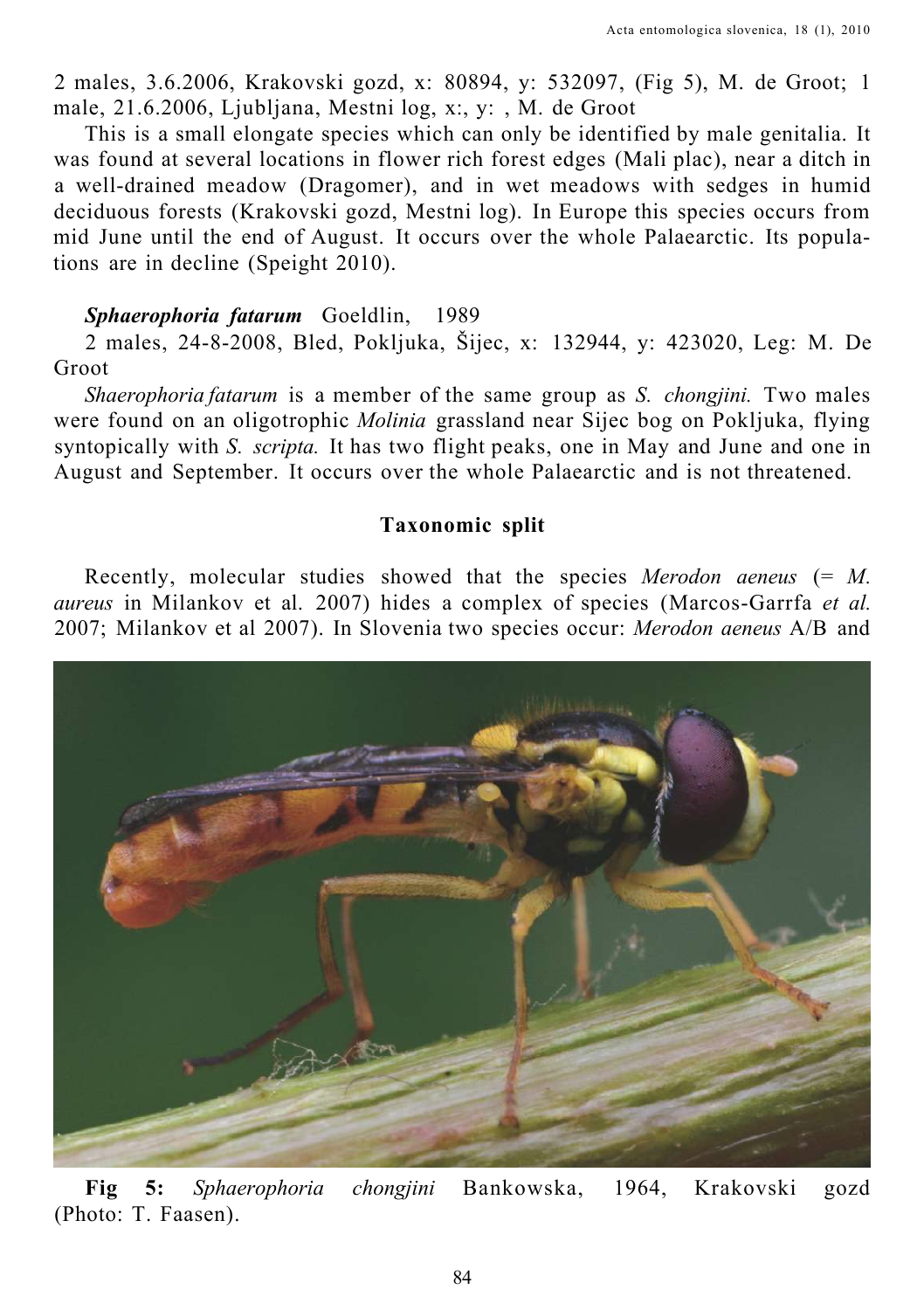C. The species still have to be officially described and names have to be instated (Milankov et al 2007). Until then, we will use the nomenclature used by Milankov et al. (2007).

#### *Merodon aeneus* **A/B**

1 male, 21.5.2006, Bohinj lake, Planina Sp. Grintovica, x: 132613, y: 413061, Leg: M. de Groot,; 2 males, 2 females, 7.6.2006, Cerknica, Cerkniško jezero, Otok, x: 66423, y: 451587, Leg. M. de Groot; 1 male, 23.8.2006, Ljubljana, Dragomer,x: 97679.7, y: 453071.4, Leg: M. de Groot; 2 males, 21.5.2009, Lake Bohinj, Ribčev Laz, x: 414265, y: 125550, Leg: M. de Groot; 1 female, 1.6.2008, Ljubljana, Krim, x: 85165, y: 456819, Leg. M. de Groot.

Under the name *M. aeneus* A/B are two species that are morphologically indistinguishable (Milankov et al. 2007). For our purpose, we will take them as morphospecies and refer to them as *M. aeneus* A/B. Further molecular research should establish the possible occurrence of both species in Slovenia.

The key characteristic of *M. aeneus* A/B is the presence of dark hairs on the upper half of the eye and pale hairs on the lower part. This species was found throughout Slovenia on unimproved (montane) dry grasslands, but also occurs in thermophilous *Quercus* forest.

#### *Merodon aeneus* **C**

1 male, 24.8.1978, Ig, Kremenica hrib, UTM: VL68, S. Brelih; 1 male and 1 female, 23.8.2005, Ljubljana, Dragomer, x: 97883, y: 451713, M. de Groot

*M. aeneus C* differs from *M. aeneus A/B* by having pale hairs over the entire eye. It was found on unimproved meadows in the vicinity of forests on both karstic and acid soils, which is similar to the habitat of *M. aeneus.* In Slovenia, it has so far been found only on hill slopes around Ljubljansko Barje, but is expected to occur in other parts of Slovenia as well. All specimens were found in August. The entire flight period is not known.

### **Deleted species**

One species, *Xylota caeruliventris* (Zetterstedt, 1838) should be deleted from the list of hoverfly fauna of Slovenia. A study of the specimen published as *X. caerulivensis* in De Groot and Govedič (2008) showed that it belongs to *X. jakutorum.* 

#### **Concluding remarks**

With the additions and deletion of the species presented in this paper, there are now 288 hoverfly species known for Slovenia. Fifteen species are recorded as new for the fauna of Slovenia and one is deleted from the checklist. Slovenia has a high species potential because of its different habitats and climates. The addition of 15 species to the fauna of Slovenia in such a small period of time indicates that more species will most likely be found in the coming years.